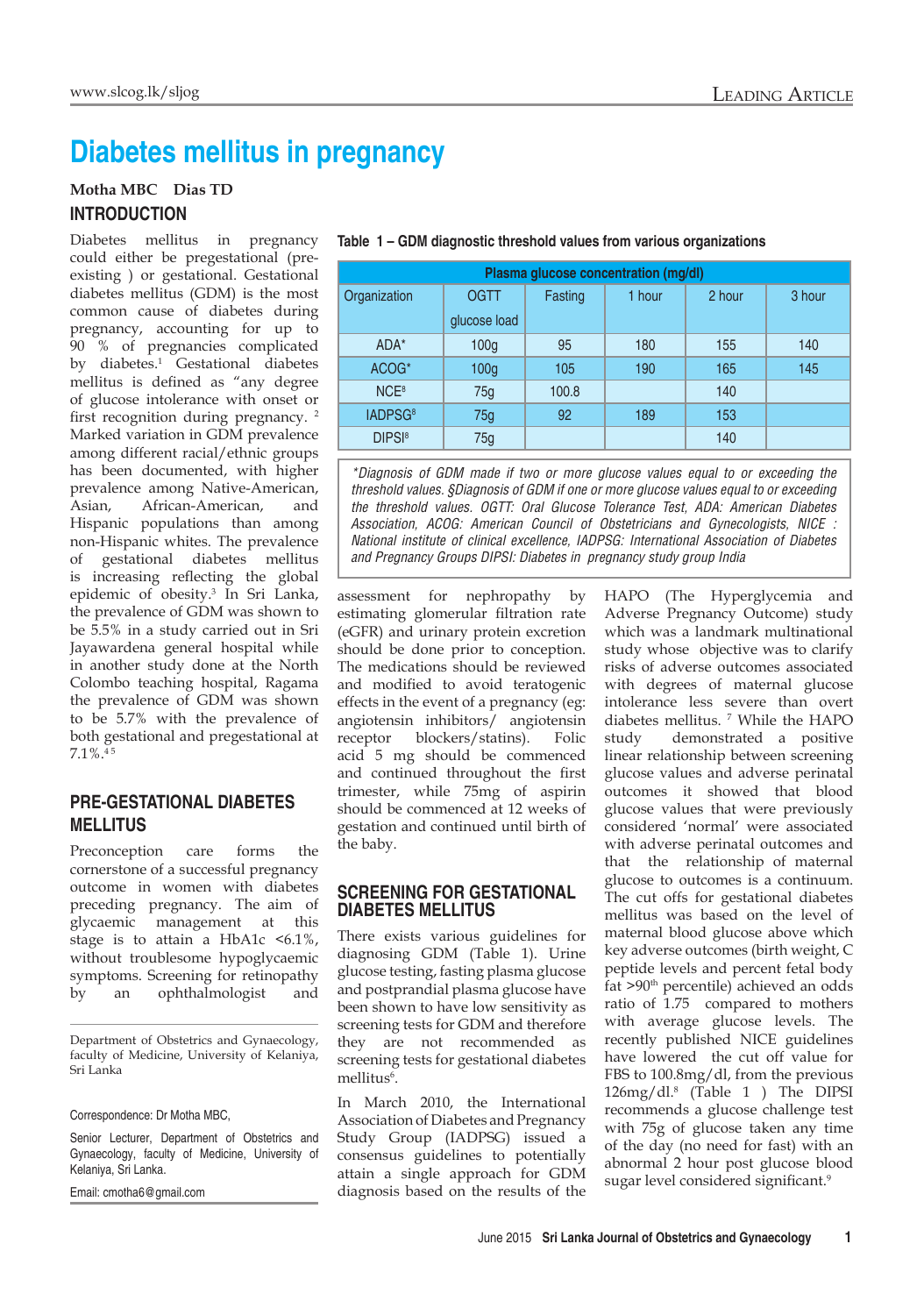Universal screening for GDM is practiced in Sri Lanka with the 75g OGTT performed at 24-28 weeks of pregnancy while screening for pregestational diabetes is advocated at the booking visit in women not known to have preexisting diabetes.

# **PATHOPHYSIOLOGY OF GDM**

Normal pregnancy is associated with a number of changes in glucose metabolism. Data from the gold standard of assessment of insulin action, the euglycaemic glucose clamp<br>demonstrates that insulin action demonstrates that reduces as pregnancy progresses due to the insulin resistance created by certain hormones. Human placental lactogen and placental production of tumour necrosis alpha (TNF-alpha) appear to play a key role in the development of insulin resistance. Pregnancy as an insulin resistant state may reveal even the smallest pre existing defects in insulin secretion or insulin sensitivity and as a consequence, relative β-cell failure. The pathophysiological changes of GDM are similar to those observed in type 2 diabetes mellitus, which is also characterized by peripheral insulin resistance accompanied by an insulin secretory defect. At the same time there are changes in fasting glucose likely reflecting an increased uptake of glucose by the fetoplacental unit, with average fasting capillary glucose readings low as 56mg/dl, found in healthy, lean, normal glucose tolerant women in the third trimester of pregnancy.10

# **ADVERSE EFFECTS OF DIABETES MELLITUS ON PREGNANCY**

The adverse consequences of gestational diabetes mellitus has been known for some time but was clearly delineated by the HAPO study. Macrosomia, neonatal hypoglycaemia, caesarean section, shoulder dystocia, preeclampsia, preterm delivery, hyperbilirubinuria and admission to the neonatal intensive care unit was shown to be associated with maternal hyperglycaemia.

Major maternal morbidity and mortality is more common in women with pregestational diabetes mellitus than in women with GDM.<sup>11</sup>

# **MANAGEMENT OF DIABETES MELLITUS IN PREGNANCY**

Benefits of treating gestational diabetes mellitus has been demonstrated. The Australian Carbohydrate Intolerance Study in Pregnant Women (ACHOIS), found reduced perinatal morbidity and mortality when standard contemporary treatment of gestational diabetes mellitus was compared with no intervention, while more recently the maternal fetal medicine network (MFMU) study confirmed that treatment of GDM is beneficial in reducing macrosomia and large for gestational age babies. 12 <sup>13</sup>

Dietary intake is fundamental to optimal pregnancy outcomes because nutritional quality and quantity have an important impact on the overall growth and development of the fetus. Medical nutrition therapy (MNT) is the cornerstone of managing gestational diabetes. MNT has been defined as a 'carbohydrate controlled meal plan that promotes adequate nutrition with appropriate weight gain, normoglycemia, and the absence of ketosis.' According to the ADA recommendations. carbohydrate recommendations. intake should be approximately 40 % of total calorie intake and should be selected from foods with low glycaemic index values.14 In pregnant women of normal body weight (BMI between  $18 - 22.9 \text{ kg/m}^2$ , the recommendation is to consume 30–32 kcal/kg body weight, especially during the second half of pregnancy.15 All women should receive nutritional advice, preferably from an appropriately skilled dietitian. Advice on individualized plan for weight gain and caloric needs and determining protein, fat, and micronutrient needs should also be provided.

It is also imperative to note that only 20% of subjects in the ACHOIS trial and 8% of Maternal fetal Medicine Units Network subjects required insulin, implying that lifestyle modification and dietary intervention will be effective in 80–90% of women with GDM.

Compared to diet alone, exercise with dietary modifications has been found to lead to improved glycaemic control. 16 The proposed mechanism for such an improvement in glycaemic control is heightened sensitivity of peripheral tissues to insulin. Unfortunately, researchers have not been able to suggest an evidence based intervention with guidelines for frequency, intensity, time and type of physical activity (FITT principle for exercise prescription) that would achieve good glycaemic control in women with GDM. Based on the available evidence on the benefits of exercise in managing GDM, ADA recommends moderate exercise programs for women without medical or obstetrical complications.17

Pharmacological intervention in the management of GDM is usually employed when the woman fails to meet established goals with conventional therapy of diet and exercise. It is also indicated when elevated fasting glucose levels occur while on conventional therapy, because dietary modification alone has limited effect on fasting levels. NICE recommends immediate treatment with insulin, with or without metformin, as well as MNT, to women with gestational diabetes who have a fasting plasma glucose level of 126mg/dl or above at diagnosis while in those with a FBS between 100.8- 126 mg/dl at diagnosis, addition of pharmacological agents to MNT is advocated when FBS remains above 126mg/dl following a two week trial with MNT alone. 8

Prandial insulin and basal insulins are the two main regimens used during pregnancy. Studies have shown that short acting insulin analogues (lispro and aspart) are more effective than regular human insulin in achieving target glucose values and minimizing the risk of macrosomia.<sup>18</sup> <sup>19</sup> Because the insulin analogues have shorter durations of action and more rapid onsets of action than regular insulin, they are associated with improved postprandial glycaemic control and less postprandial hypoglycaemia. Due to limited data on the use of basal analogues in pregnancy, NICE recommends neutral protamine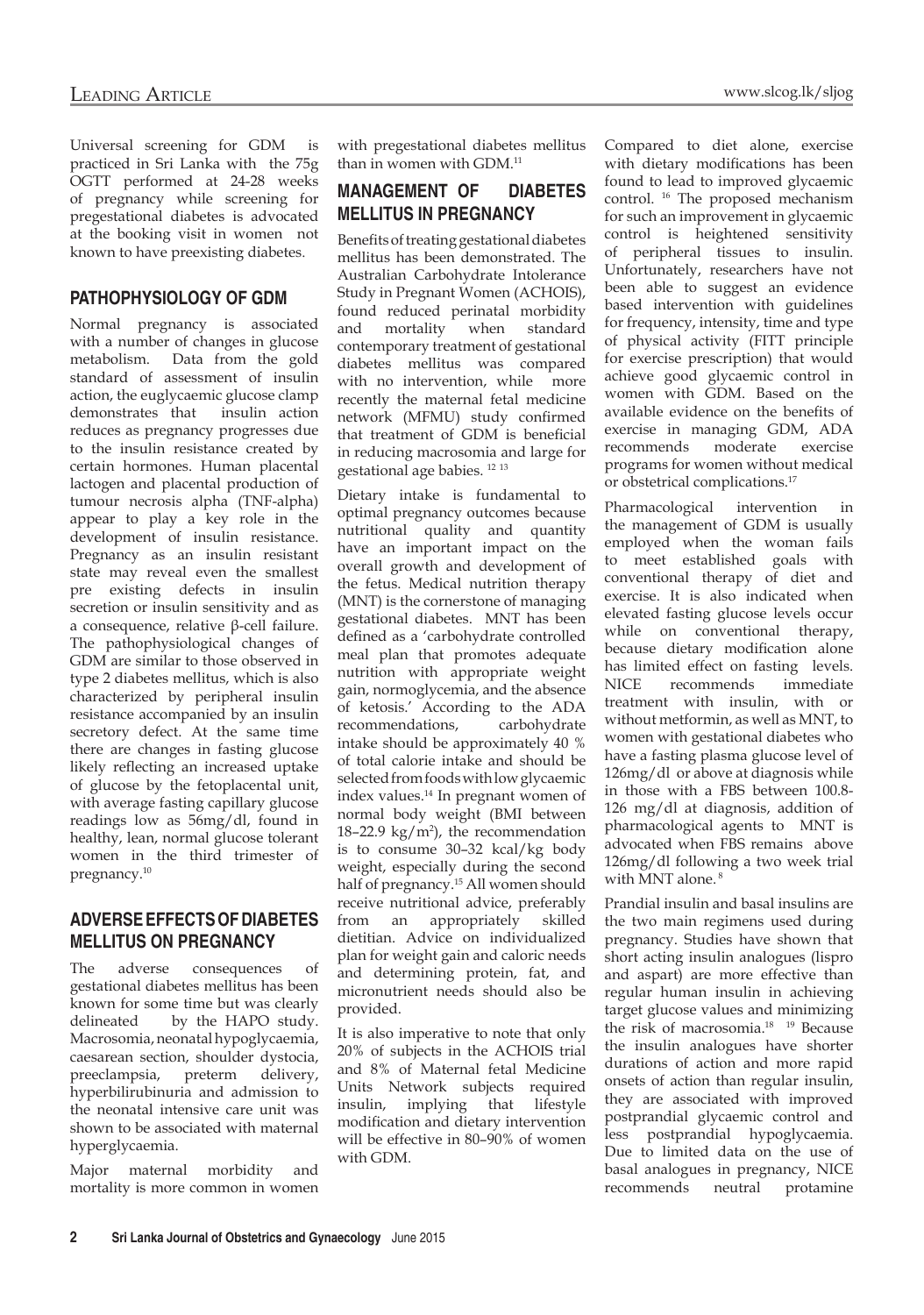hagedorn (NPH) as the first choice for long acting insulin during pregnancy.20 The type of regimen and number of injections per day are determined based on the individual's needs and lifestyle. A basal bolus insulin regimen (three bolus doses of short acting insulin just prior to meals with NPH insulin at night) or a split mixed dosage regimen (combination of short acting and intermediate acting insulin- Eg: Mixtard insulin twice daily ) is used in pregnancy, though the former regimen achieves better glycaemic control.21 Pump therapy (Continuous subcutaneous insulin infusion- CSII) more closely mimics physiological insulin secretion with evidence of less severe hypoglycaemia. CSII should be considered when adequate blood glucose control is not obtained by multiple daily injections of insulin without significant disabling hypoglycaemia. However, benefits of CSII on glycaemic control during pregnancy have not been realized, with a Cochrane review suggesting a potential increase in infant birth weight associated with CSII.22 The potential of a closed loop therapy, linking real time continuous glucose monitoring with insulin dose adjustments to improve management of diabetes during pregnancy is under investigation.

Metformin and glibenclanide are the two oral hypoglycaemics that can be used in pregnancy. Metformin can be used as an alternative or adjunct to insulin therapy. Metformin was shown to be similar to insulin with regard to glycaemic control and neonatal outcome.23 Glibenclamide is comparable to insulin in terms of birth outcome and glycaemic control and is a suitable alternative to metformin.24 NICE recommends glibenclamide for women with gestational diabetes in whom blood glucose targets are not achieved with metformin but who decline insulin therapy or who cannot tolerate metformin. There is limited evidence with regard to which oral hypoglycaemic should be selected. Failure of glibenclamide was shown to be higher in women with higher initial fasting glucose values above 115mg/ dl.25 Similarly for metformin, women who required supplemental insulin had higher BMI in early pregnancy and higher baseline glucose levels.26

Daily self monitoring of blood glucose (fasting, premeal, postmeal and bedtime at night), appears to be superior to intermittent monitoring of plasma glucose as the hypoglycaemic regimen could be tailored accordingly. Consensus was reached at the fourth International workshop conference on GDM on target capillary glucose values concentrations. Blood sugar <95 mg/dl in the fasting state, <140 mg/dl at 1 hour, and <120 mg/dl 2 hours after starting the meal should be the treatment targets.<sup>27</sup> In women on insulin or glibenclamide, the blood sugar should not be allowed to drop below 72mg/dl.8 Urine glucose monitoring is not useful though urine ketone monitoring can be used in patients who are restricting calories to detect insufficient caloric or carbohydrate intake.<sup>28</sup>

Although there is consensus about postprandial glucose levels being more important than preprandial levels since the former correlates better with adverse neonatal events such as fetal malformations, macrosomia, hypoglycaemia, and shoulder dystocia, it has been debated as to whether glucose should be measured one or two hours after a meal.29 Continuous blood glucose monitoring using the continuous glucose monitoring system has recently shown that glucose peaks occur about 70 ± 13 minutes after a meal in non diabetic pregnant women and after about 90 minutes in diabetic women.

Women with diabetes should have contact with the joint diabetes and antenatal clinic for assessment of blood glucose control every 1–2 weeks throughout pregnancy.

# **TREATMENT ADJUSTMENT ACCORDING TO THE FETAL BIOMETRIC PARAMETERS AND ANTENATAL FETAL SURVEILLANCE**

Despite optimum glycemic control there is a potential increase in the risk of fetal macrosomia in women with GDM.30 In contrast, some fetuses

may be at risk of growth restriction due to excessively tight maternal glucose control .31 A correlation has been reported between ultrasound (USS) fetal abdominal circumference (AC) (AC>75th percentile) and high amniotic fluid insulin levels in a recent study 30. There have been four randomized controlled studies looking at the use of USS fetal AC as a guide to adjust the blood sugar levels. <sup>32</sup> <sup>33</sup> <sup>34</sup> <sup>35</sup>. Bonomo et al randomised 229 women to conventional treatment of GDM (glucose targets <90 mg/dl (5.0 mmol/l) fasting and <120 mg/dl (6.7 mmol/l) 2-hour post-prandial), or modified treatment targets based on abdominal circumference on fetal ultrasound done two weekly as below. 35

- AC≥ 75th percentile: fasting< 80 mg/dl(4.4 mmol/l) and postprandial <100 mg/dl (5.5 mmol/l)
- AC< 75th percentile: fasting< 100 mg/dl(5.5 mmol/l) and postprandial <140 mg/dl (7.8 mmol/l)

They have reported a significant reduction in the percentage of LGA infants (7.9 vs. 17.9%), SGA infants (6.0 vs. 9.0%), and macrosomia (3.3 vs. 11%) with this modified treatment. <sup>35</sup> USS fetal biometry may allow more pragmatic treatment targets in some low risk patients, whilst tighter control may be suggested for other patients at high risk of adverse perinatal outcomes.

Fetal ultrasound assessment is frequently used to estimate the fetal weight and wellbeing and to assist safe prolongation of pregnancy and time the date of delivery. However, there is no uniform policy of frequency of USS examinations. Therefore, the frequency of USS examinations should be based on clinical indications. There is a paucity of high level evidence on the optimum gestational age for delivery in gestational diabetes. Different management strategies have been adopted for pregestational or pre-existing diabetes. Rasmussen et al noted that deaths in normally formed infants occurred when there was clinical evidence of fetal macrosomia, polyhydramnios or poor metabolic control. Consequently, uncomplicated GDM pregnancies could go up to 40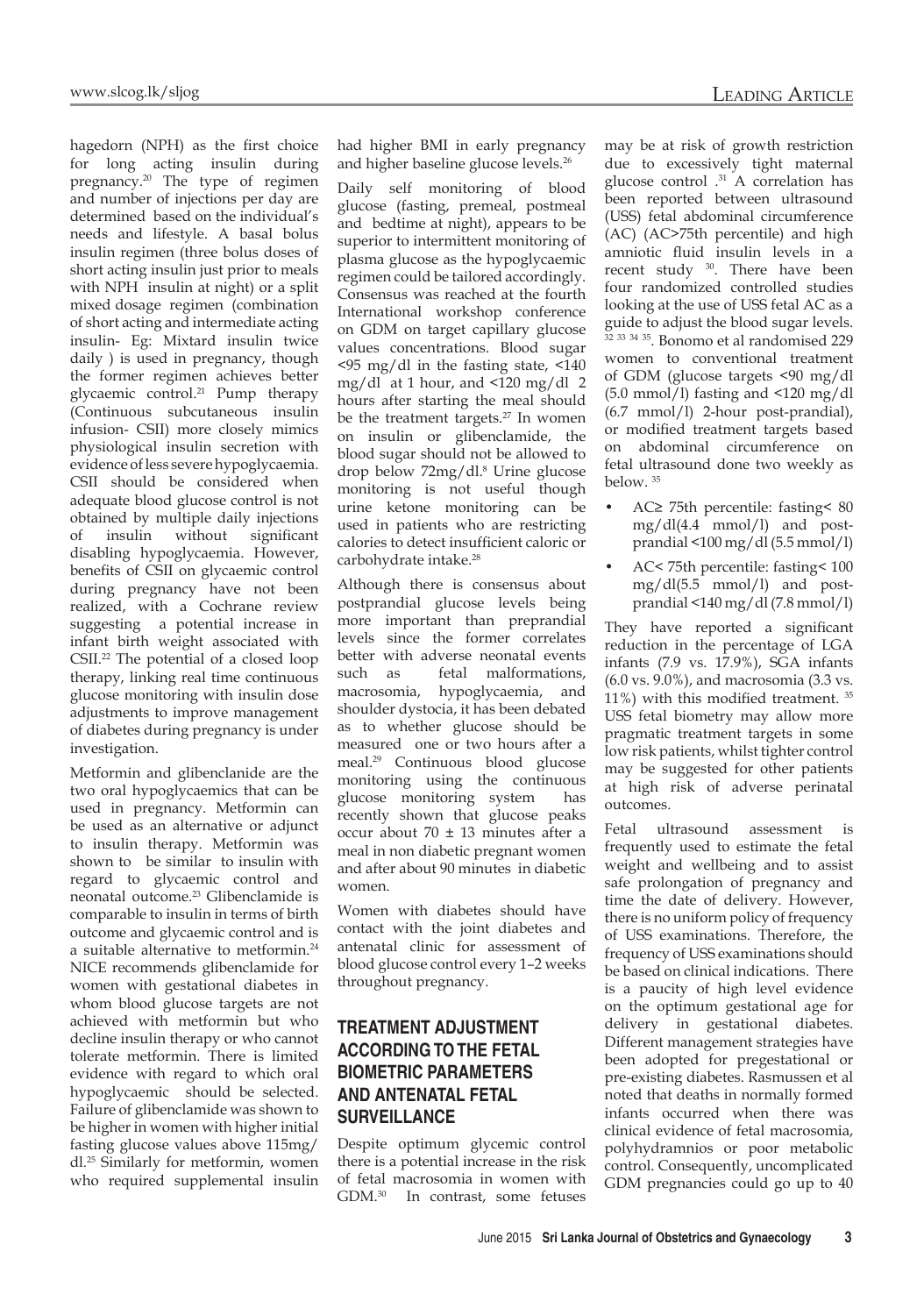| Probability of shoulder dystocia by birth weight in diabetic and non-diabetic pregnancies <sup>37</sup> |                    |                        |  |  |  |
|---------------------------------------------------------------------------------------------------------|--------------------|------------------------|--|--|--|
| Birth weight (g)                                                                                        | Diabetic pregnancy | Non-diabetic pregnancy |  |  |  |
| $<$ 4000                                                                                                | 0.022              | 0.007                  |  |  |  |
| 4000-4499                                                                                               | 0.139              | 0.067                  |  |  |  |
| $\geq 4500$                                                                                             | 0.525              | 0.145                  |  |  |  |

completed weeks of gestation.36

The potential risk of shoulder dystocia is one of the major concerns in vaginal delivery in women with gestational diabetes. Although increasing fetal weight is positively associated with the risk of shoulder dystocia, as many cases occur in instances where birth weight is less than 4000 g. Rouse et al reported the probability of shoulder dystocia by birth weight in diabetic and non-diabetic pregnancies<sup>37</sup>. Royal College of Obstetricians and Gynaecologists has recommended to offer an elective Cesarean delivery in case of estimated fetal weight >4500g in diabetic mothers.

## **DIABETIC KETOACIDOSIS**

In pregnancy, diabetic ketoacidosis (DKA) can occur at a relatively lower blood glucose level due to physiological changes that accompany pregnancy. Emesis and the tendency for early lipolysis following relatively short episodes of fasting ('accelerated starvation of pregnancy'), result in ketonuria being found in a significant number of healthy pregnant women. Therefore, for a diagnosis of DKA in pregnancy, ketonaemia or academia (pH < 7.3 or serum bicarbonate < 15mmol/L ) should be demonstrated. DKA is associated with poor uteroplacental blood flow and fetal acidosis, which is reflected on cardiotocography. As fetal acidosis reverses with satisfactory treatment of DKA, emergency delivery should not be planned in the presence of an abnormal CTG in this setting. DKA is a medical emergency and should be managed in intensive care setting. The management is similar to that of a non-pregnant adult with DKA.

# **INTRAPARTUM MANAGEMENT**

The insulin requirement during the latent phase remains at a stable level though it may increase during the active phase. Maternal hyperglycaemia during labour increases the risk of fetal hyperinsulinaemia and thus hypoglycaemia and fetal acidaemia. Therefore maternal blood sugar surveillance should be continued during labour with hourly monitoring of blood sugar, in women who have been on insulin or oral hypoglycaemics during pregnancy.

 Women should have their normal diet and continue their insulin regimen until active labour begins. Women on long acting basal insulin should continue this, while short acting and intermediate acting insulin should be discontinued at the time of active labour. The aim is to maintain blood glucose between 70 and 126 mg/dl during labor irrespective of whether the women has type 1 or type 2 diabetes or GDM.8 A maternal blood glucose value of more than 180 mg/ dl has been conclusively proven to be associated with high risk of neonatal hypoglycemia. 38 The protocols for use of insulin during pregnancy are mostly based on studies in type 1 diabetes mellitus patients.

During labour, normoglycemia is mostly achieved with rapid acting insulin when indicated, so as to prevent hypoglycemia in the neonate. Blood glucose should be monitored hourly and an insulin infusion regimen commenced when two consecutive blood sugar readings are above 126 mg/dl, with insulin adjusted according to an insulin infusion scale. Intravenous dextrose and insulin infusion should be considered for women with type 1 diabetes from the onset of established labour. The infusion scale should consider both the insulin requirement in late pregnancy and the blood glucose level. (Table 2)

A syringe pump is set up with 50 U of soluble insulin in 50 ml of normal saline, while a 5% dextrose solution containing 20 mmol/L of potassium chloride is commenced at 100ml per hour. If two consecutive blood sugar readings are above 162 mg/dl, the infusion rate should be shifted one column to the right and if two consecutive readings are below 72 mg/dl , the infusion rate should be shifted one column to the left. Following delivery the infusion should be reduced to the lowest scale and blood sugar monitored hourly until the woman resumes her normal meals.

The infusion regimen can be adopted for women undergoing a caesarean section too, which should be performed in the morning hours.

|  | Table 2- Insulin infusion regimen for women during active labour 39 |  |
|--|---------------------------------------------------------------------|--|
|  |                                                                     |  |

| <b>Current total</b><br>daliy insulin<br>dose | Up to 40<br>units/day            | 41-60<br>units/day               | 61-90<br>units/day               | > 91 units/day                   |
|-----------------------------------------------|----------------------------------|----------------------------------|----------------------------------|----------------------------------|
| <b>Capillary</b><br>Glucose<br>(mg/DI)        | Infusion rate<br>(units / hr)    | Infusion rate<br>(units / hr)    | Infusion rate<br>(units / hr)    | Infusion rate<br>(units / hr)    |
| $0 - 54$                                      | $\mathbf{0}$                     | $\theta$                         | $\mathbf{0}$                     | $\overline{0}$                   |
| 55-125                                        | 1.0                              | 1.5                              | 2.0                              | 2.0                              |
| 126-160                                       | 1.5                              | 2.0                              | 3.0                              | 4.0                              |
| 161-195                                       | 2.0                              | 3.0                              | 4.0                              | 5.0                              |
| 196-270                                       | 3.0                              | 4.0                              | 5.0                              | 6.0                              |
| >270                                          | Exclude diabetic<br>ketoacidosis | Exclude diabetic<br>ketoacidosis | Exclude diabetic<br>ketoacidosis | Exclude diabetic<br>ketoacidosis |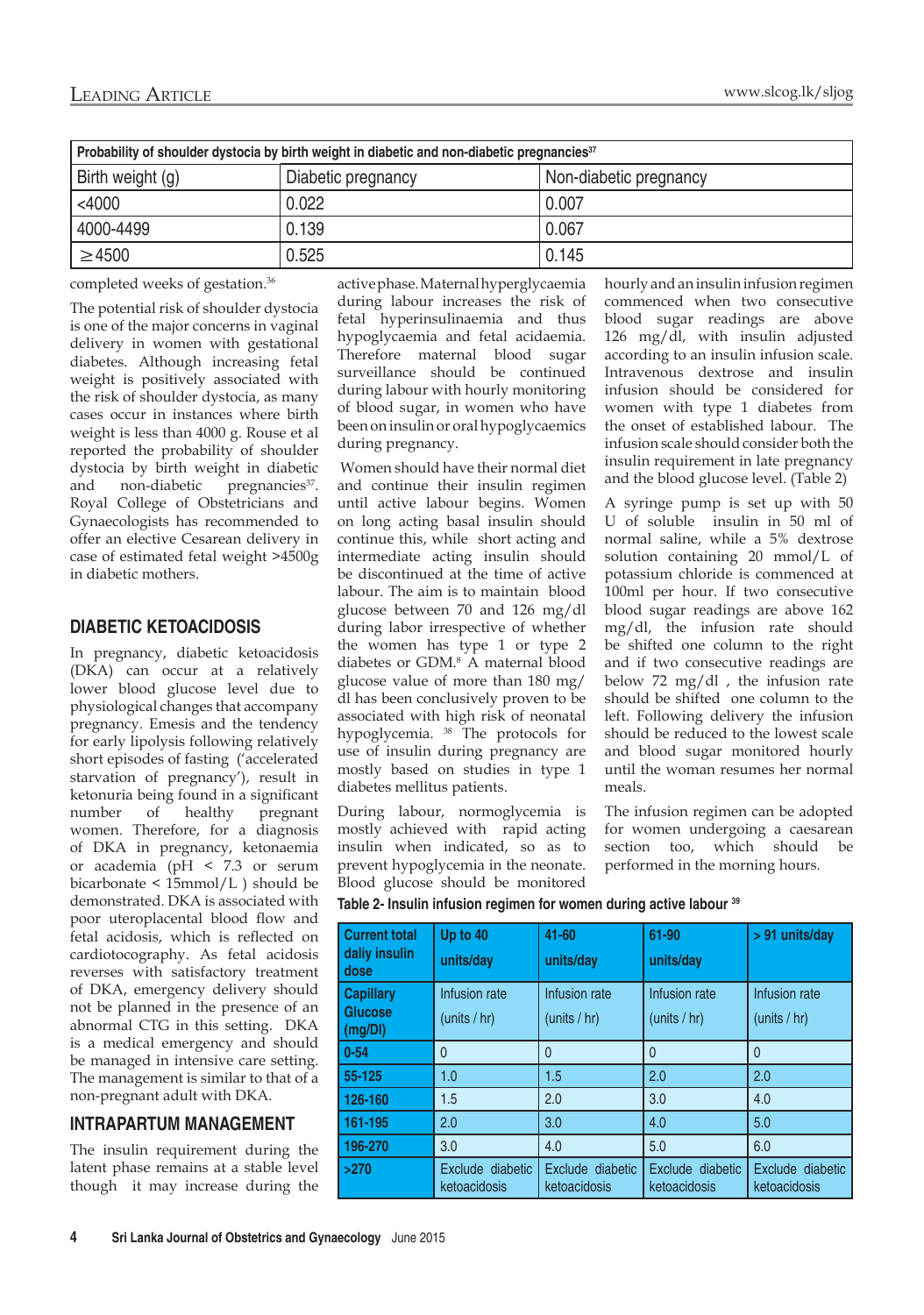### **POST PARTUM MANAGEMENT**

Immediately following delivery, insulin resistance falls dramatically. In addition to this, blood glucose falls as glucose passes into breast milk.

Breast feeding should be commenced immediately following delivery in order to reduce the risk of neonatal hypoglycaemia. Women with type 1 diabetes will need a reduction of their insulin requirements by about 30% while women with type 2 diabetes could continue metformin or glibenclamide with advise on frequent snacks to reduce the risk of hypoglycaemia. Women with GDM should have their antenatal hypoglycaemic regimen withheld while blood glucose should be monitored premeal and postmeal with advise on frequent snacks.

At six weeks postpartum the woman should be reviewed with blood sugar level. The NICE recommends a FBS at six weeks while some studies have shown that this would miss a significant number of women with diabetes, compared to the oral glucose tolerance test.<sup>40</sup> Advise on continuing breastfeeding should be reiterated at this point as the benefits of exclusive breastfeeding for at least 3 to 4 months has been demonstrated by a reduction in childhood obesity compared to women with GDM who did not breast feed exclusively for this period.<sup>41</sup>

## **INFANT OF A DIABETIC MOTHER**

Congenital anomalies are a complications of pregestational diabetes mellitus as the fetuses are exposed to hyperglycaemia during the critical period of organogenesis. A linear relationship between HbA1c and malformation rates have been reported, with the optimal HbA1c set at below 6.1% with avoidance of troublesome hypoglycaemic symptoms. Unfortumately most anomalies occur before pregnancy is recognized, highlighting the need for optimal glycemic control at the preconception stage. The anomalies predominantly affect the cardiac, skeletal, central nervous and gastrointestinal systems.

Macrosomia, defined as a birthweight

above 90th centile commonly complicates diabetic pregnancies. This is a result of fetal hyperinsulinaemia and is associated with increased risk of shoulder dystocia, obstructed labour, instrumental delivery, birth injuries and caesarean section.

Although less common than macrosomia, fetal growth restriction could occur as a consequence of placental insufficiency especially in women with pregestational diabetes with microvascular complications.

Respiratory complications that are commonly seen among neonates of diabetic women are due to inadequate pulmonary fluid absorption caused by lack of labour induced stress hormonal surge, as elective deliveries are performed to reduce the risk of late intrauterine death.

Other adverse fetal/neonatal effects include intrauterine death, polycythaemia, jaundice, hypocalcaemia, hypoglycaemia and hypertrophic cardiomyopathy.

# **LONG TERM EFFECTS OF GDM**

The largest public health impact of GDM is it's role on future diabetes in the mother and obesity and diabetes in the offspring. It was found that 17– 63% of women diagnosed with GDM will develop type 2 diabetes mellitus within 5 to16 years after delivery.<sup>42</sup> The cumulative incidence of type 2 diabetes is highest in the first five years after pregnancy and then it decreases, reaching a plateau at ten years postpartum. Though there have been studies showing a beneficial result of metformin and thiazolidinediones in preventing diabetes mellitus, further studies are needed to study this area more extensively.<sup>43</sup> <sup>44</sup> An annual HbA1c test should be performed in women who have a negative postnatal test for diabetes at 6 weeks.<sup>8</sup>

Though life style modifications in the form of nutritional adjustments and regular exercise have shown some promising results in preventing gestational diabetes mellitus, recently published systematic reviews and meta analyses do not show evidence of a lower risk of GDM with enhanced physical activity in pregnancy.45 <sup>46</sup>

### **REFERANCES**

- 1. Report of the expert committee on the diagnosis and classification of diabetes mellitus. Diabetes Care. 2003;26 Suppl 1:S5–20.
- 2. Metzger BE. Proceedings of the third international workshop-conference on gestational diabetes mellitus. Diabetes. 1991;40(Suppl 2):1–201.
- 3. Dabelea D, Snell-Bergeon JK, Hartsfield CL et al Increasing Prevalence of Gestational Diabetes Mellitus (GDM) over time and by Birth Cohort Kaiser Permanente of Colorado GDM Screening Program. Diabetes Care March 2005 vol. 28 no. 3 579-584.
- 4. Siribaddana SH1, Deshabandu R, Rajapakse D, Silva K, Fernando DJ. The prevalence of gestational diabetes in a Sri Lankan antenatal clinic. Ceylon Medical journal 1998;43(2): 88-91.
- 5. Dias, T, Palihawadana, T, Motha, C, Thulya SD Diabetes mellitus in pregnancy – a Sri Lankan experience Abstract book - BJOG An International Journal of Obstetrics and Gynaecology 2015.
- 6. Kousta E, Lawrence NJ, Penny A, Millauer BA, Robinson S, Dornhorst A et al. Implications of new diagnostic criteria for abnormal glucose homeostasis in women with previous gestational diabetes. Diabetes Care. 1999; 22(6):933-7.
- 7. The HAPO Study Cooperative Research Group. Hyperglycemia and Adverse Pregnancy Outcomes New England journal of medicine 2008;358 (19):1991- 2008.
- 8. Diabetes in pregnancy: management of diabetes and its complications from preconception to the postnatal period NICE guideline Published: 25 February 2015.
- 9. Anjalakshi C, Balaji V, Balaji MS, et al. A single test procedure to diagnose gestational diabetes mellitus. Acta Diabetol. 2009;46(1):51-4.
- 10. Parretti E, Mecacci F, Papini M et al Third trimester maternal glucose levels from diurnal profiles in non diabetic pregnancies: correlation with sonographic parameters of fetal growth diabetes carer 2001;24:1319-23.
- 11. Shand A W , Bell J C, McElduff A, Morris J et al Outcomes of pregnancies in women with pre-gestational diabetes mellitus and gestational diabetes mellitus; a population-based study in New South Wales, Australia, 1998–2002. Diabetic medicine 2008;25(6): 708-715.